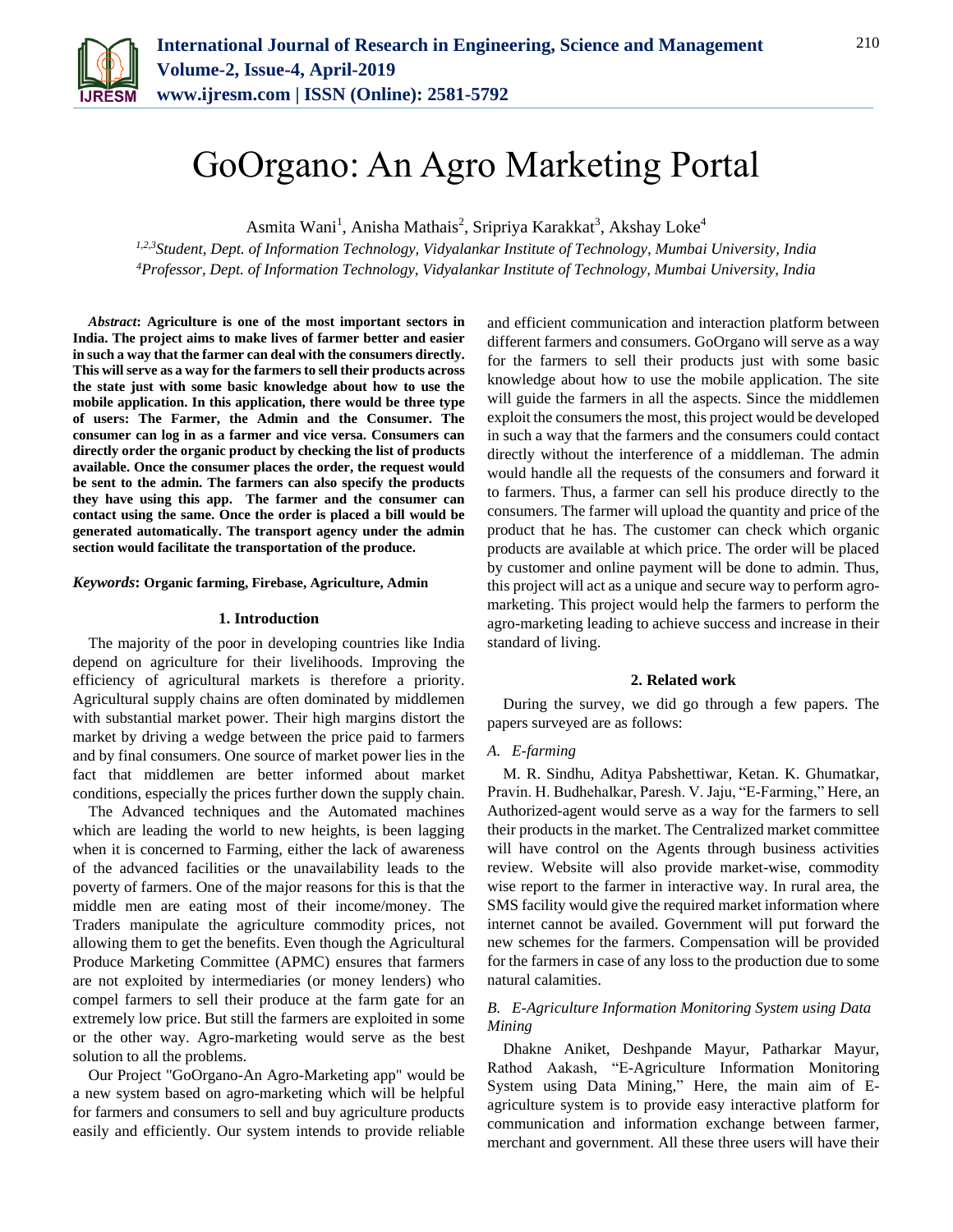

unique log in. All the system related transactions are done using this login ID will make easy to keep watch on overall processes between different entities. Farmers can add information about their crops and crops quantity on this basis they search merchants from nearest APMC markets. List of merchants will be displayed on screen with prices offered by merchants. From this list farmer can send selling request to highest price offering merchant and if merchant accept request transaction can be performed. In similar way merchant can also search for farmers from database with required crops and send request to them for buying purpose. Prices offered by different merchants to different agriculture product will be displayed to farmers as per their request. Government defined base prices of crops and timely weather updates will be displayed at home pages of both farmers and merchant. This will helpful to assure that farmer will get fair prices for his products.

## *C. Krishi-Mitra: Expert System for Farmers*

[3] Prachi Sawant, M.A.Shaikh, Aarti Thorat, Arti Mhaske, Samruddhi Ghanwat, "Krishi-Mitra: Expert System for Farmers," This System is defined in the way the application developed can be maximum utilized. This product is intended to use for fast and updated information delivering system for farmers. Also we intend to use native language support to understand and voice help for certain modules so that farmers or personnel who are not aware with English can also utilize the features provides by application. So project scope can be summarized as:

- Fast and efficient support for newer information available
- Weather reports according to position of the user
- *D. Raising Farm Efficiency Through the Use of ICT*

[4] Kote Dhonat, "Raising Farm Efficiency through the Use of ICT," This system use is as it follows:

- Every visitor of this web application has the possibility to create accounts.
- The manager user imports / changes / deletes products, product categories and plantations
- Each farmer may have one or more fields.
- Each field produces a product.
- In a "measurement" table the average moisture and temperature measurement of the field recorded on a day can be found.
- Each customer can buy products and see the name of the farmer and the location of product.

Purchases, farmers' records, records of customers, products are stored in a database

### **3. Proposed methodology**

The GoOrgano project will have same login page for both buyer and seller which will be managed by an admin and the team. This application will have a form for registration. Any user whether it be a seller i.e. farmer or buyer i.e. consumer will have to register himself/ herself using that form into the system. All the essential information about the user will be saved into database. A single user can act as both farmer as well as consumer.

The registration form will contain fields such as full name of the user. The contact details such as phone number. Also the address details of the user will be stored according to the location, areas, landmark, road, city and district of the user. This will be helpful in knowing how many orders are from a specific region and how many sellers are ready to sell their produce from particular area.

After the registration process is completed, user will have an access to application. For the farmer's login, the farmer can announce the products that will be available with him. Admin will make sure that transport team will follow all the rules and the product delivered to buyer. The admin will provide his transportation team. Along with the list and quantity of product every farmer can specify the selling price at which he wants his product to be sold. For customer who will be using the app for buying purpose, there will be a notification on the app where all the announcements made by sellers will be showed. Hence the user will know which products are available at what price and the quantity of the products available. All the orders will be redirected to admin. The orders will be saved in the same sequence as they were received in database of the system. Such list will be maintained and modified with every entry.

The final step of buying a product will be to pay for it via internet banking. The total cost includes cultivation cost, transportation cost and other expenses. This cost would be displayed to the consumer. Here the payment would be done to the admin and then the admin would bifurcate the amount. 80% of the cost would be sent to the farmer whereas 20% would be the service charge which will be taken by admin. The amount will be transferred from user's bank account to admin account. The 20% charge will be deducted and remaining would be transferred from admin's account to farmer's account.

### **4. Go Organo Interface Implementation**

### *A. Application based interface*

The methodology discussed above in system approach for an application is implemented in Android studio with Java coding. *1) Shows splash screen display at the start of app*



Fig. 1. Splash Screen